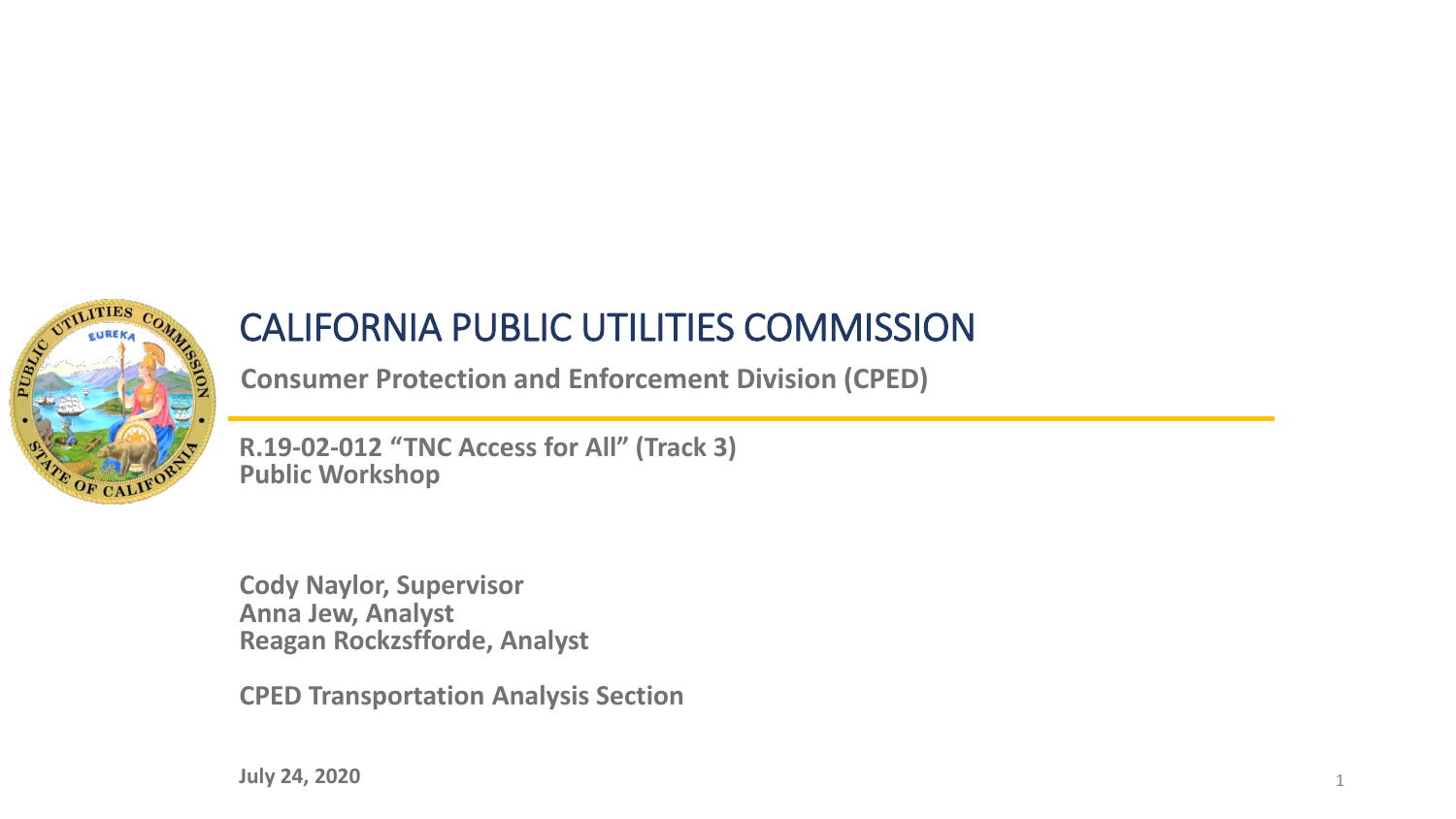

## Housekeeping

- **Phone lines will be opened for comments/questions during Q&A and "Open Discussion" portions of agenda and will be on mute during presentations.**
- **Staff will Monitor the Chat box. Please let us know if you cannot hear us or see the slides any time during the presentation.**
- **WebEx is being recorded. All Presentations along with the recording will be posted on the CPUC website after the workshop: <https://www.cpuc.ca.gov/tncaccess/>**
- **If you have any additional questions after the workshop, please contact [TNCAccess@cpuc.ca.gov.](mailto:TNCAccess@cpuc.ca.gov)**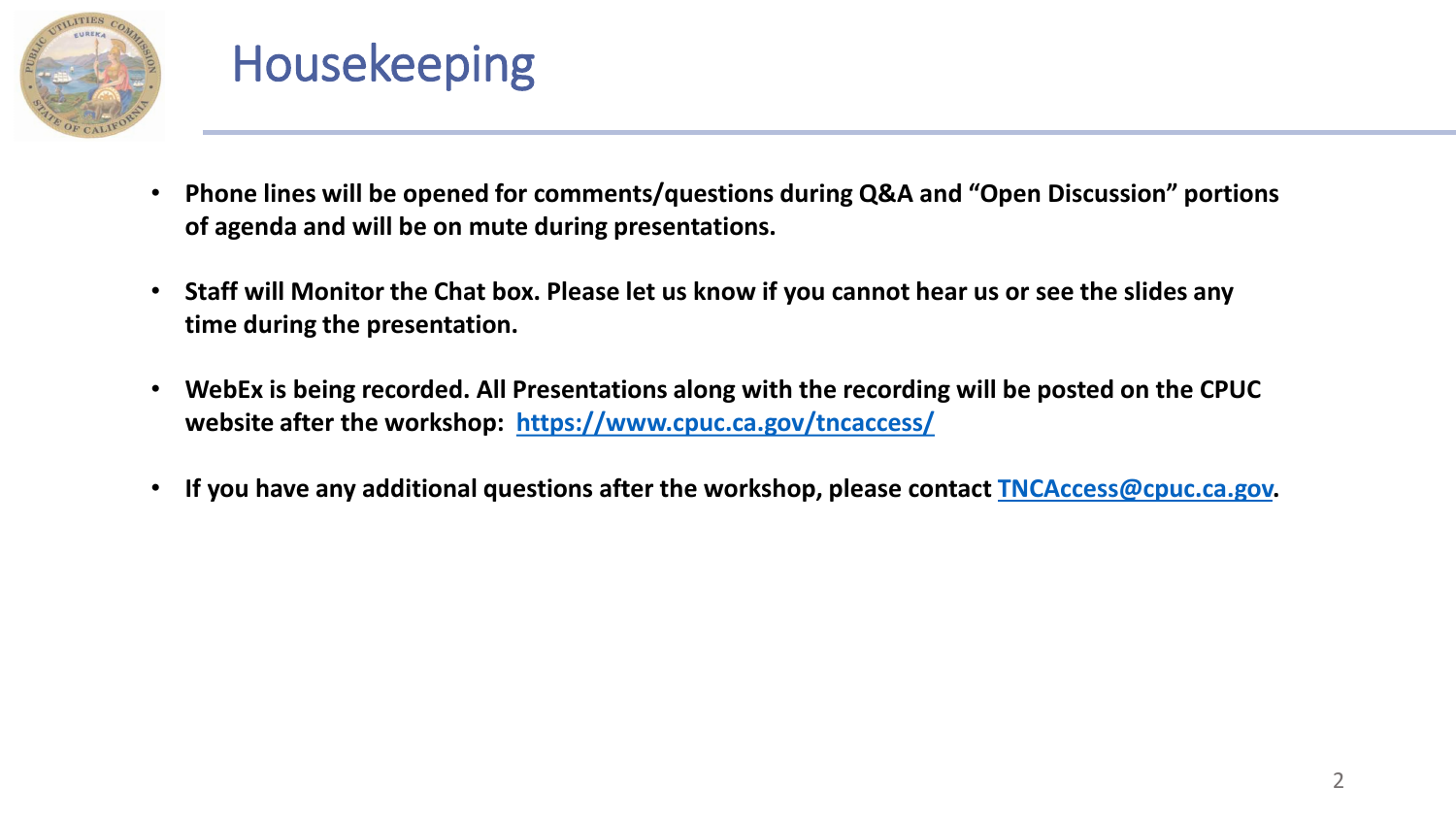

### Agenda

- **A. Introductions/Open Remarks**
- **B. Presentation of CPED Proposal**
- **C. Presentations from Parties**
- **D. Presentation Q&A**
- **E. Lunch Break (30 minutes)**
- **F. Discussion on Transportation Network Company Offset Requirements**
- **G. Discussion on Access Fund Disbursements**
- **H. Discussion on Reporting Requirements, Advice Letter, Intervenor Compensation**
- **I. Discussion on Additional TNC Accessibility Issues**
- **J. Public Comment**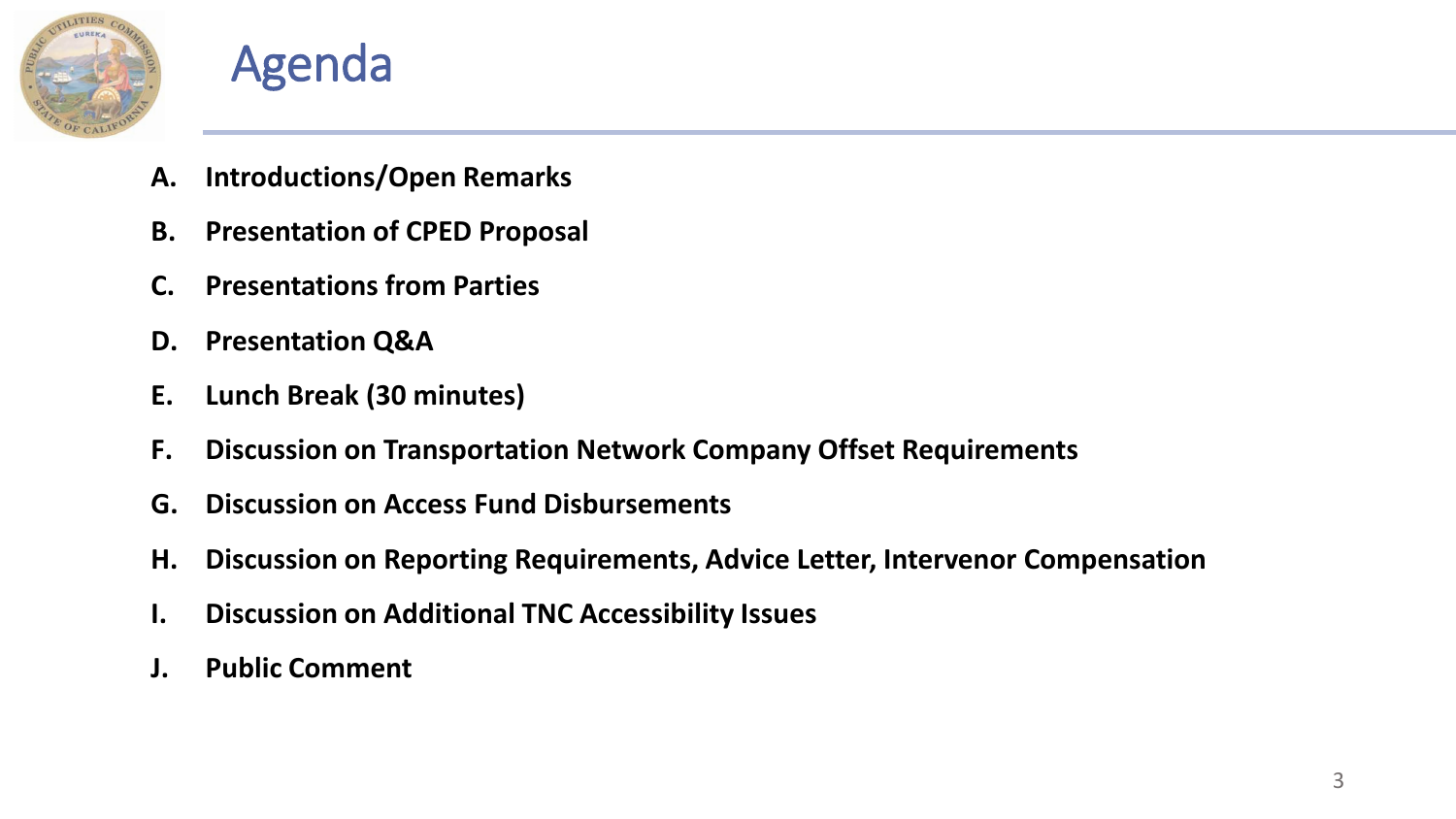

# Introductions/Opening Remarks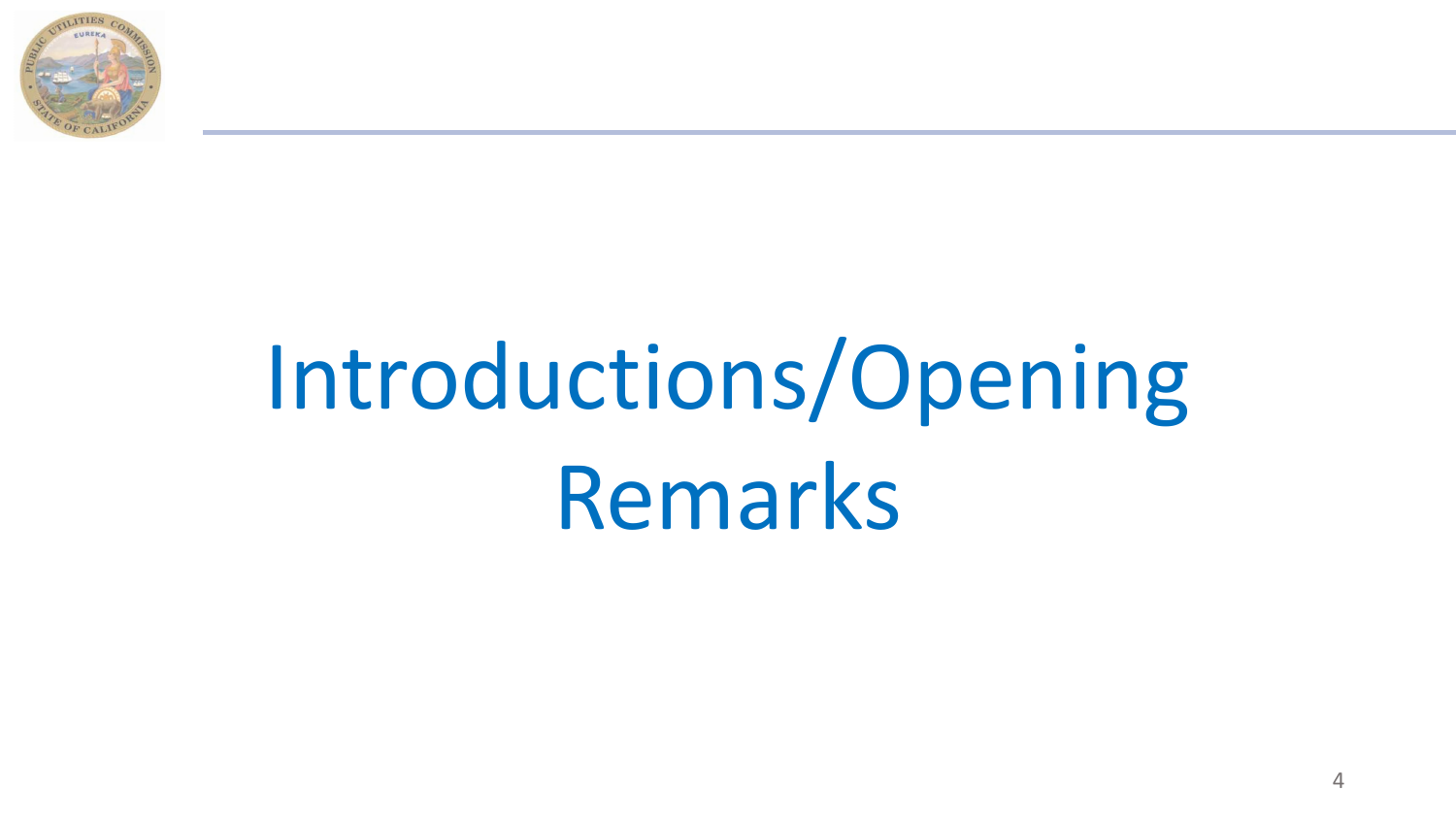

### Staff Proposals

- **Incremental Costs**
- **Demonstrate Improved Level of WAV Service**
- **On Demand Transportation**
- **TNCs as Access Providers**
- **Access Fund Administrator**
- **Statewide Access Fund Administrator**
- **WAV Inspection and Driver Training**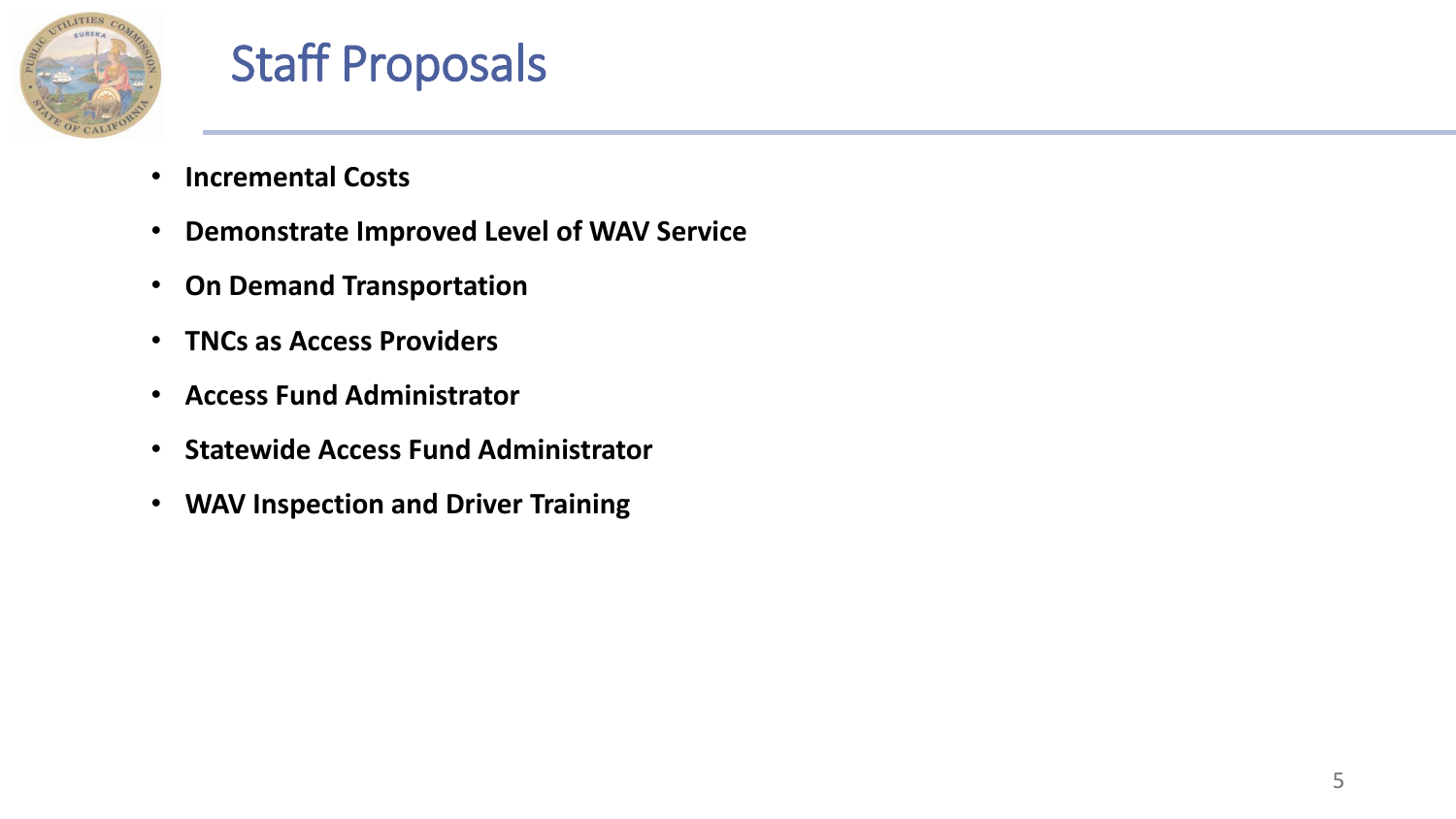

#### **Incremental Costs**

*For TNCs demonstrating a full account of funds expended, pursuant to PU Code § 5440.5(a)(1)(B)(II), should qualifying expenses be limited to the "incremental costs" of providing wheelchair accessible vehicle (WAV) service? What method should the Commission use to calculate "incremental costs"?*

- "The portion of costs directly attributable to providing WAV service" to the qualifying expenses listed in Appendix A of D.20-03-007
	- □ Vehicle Costs
	- **□** Partnership Costs
	- $\Box$  Marketing Costs
	- $\Box$  Operational Costs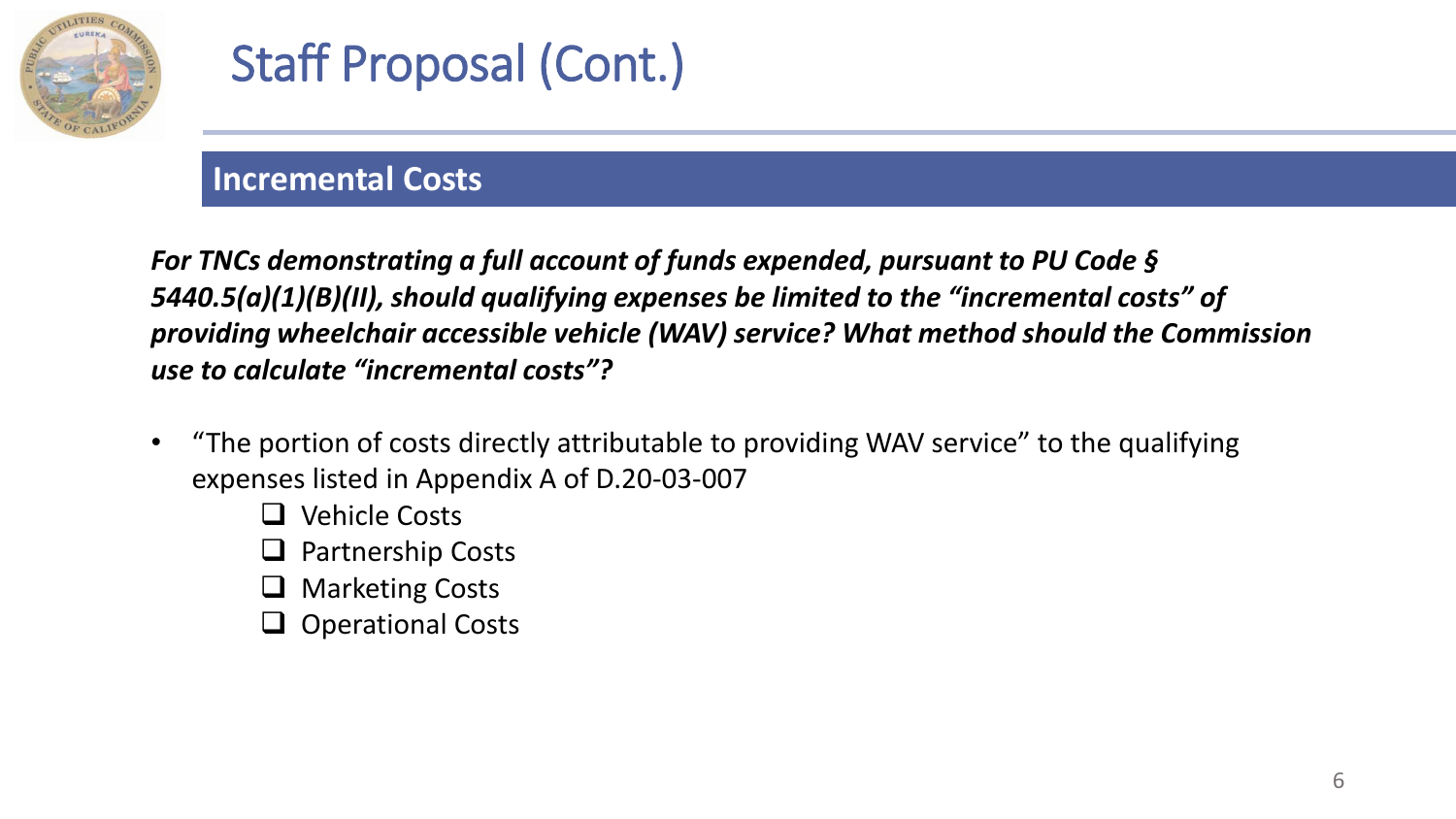

#### **Demonstrating Improved Level of WAV Service**

*In addition to the requirements adopted in D.20-03-007, what other measures, if any, should be considered for purposes of demonstrating "improved level of service," under PU Code § 5440.5(a)(1)(B)(II)? For example, should an increase in the number of WAV trips offered or an expansion of the "zone of service" be considered?*

- Show "improved level of service" by increasing the total number or percentage of WAV trips accepted and completed compared to the previous quarter
- Show "improved level of service" by increasing the total number or percentage of WAV trips accepted and completed within the response time benchmarks compared to the previous quarter
- Establish a "WAV Request Acceptance" standard that requires TNCs to accept and fulfill at least 50% of all WAV trip requests in a geographic area in order to be granted an offset
- Assign equal weight and value to satisfaction of the current "WAV Response Time" standard and proposed "WAV Request Acceptance" standard and correspondingly authorize CPED to disallow half of the total requested offset amount for a TNC's failure to achieve one of the standards.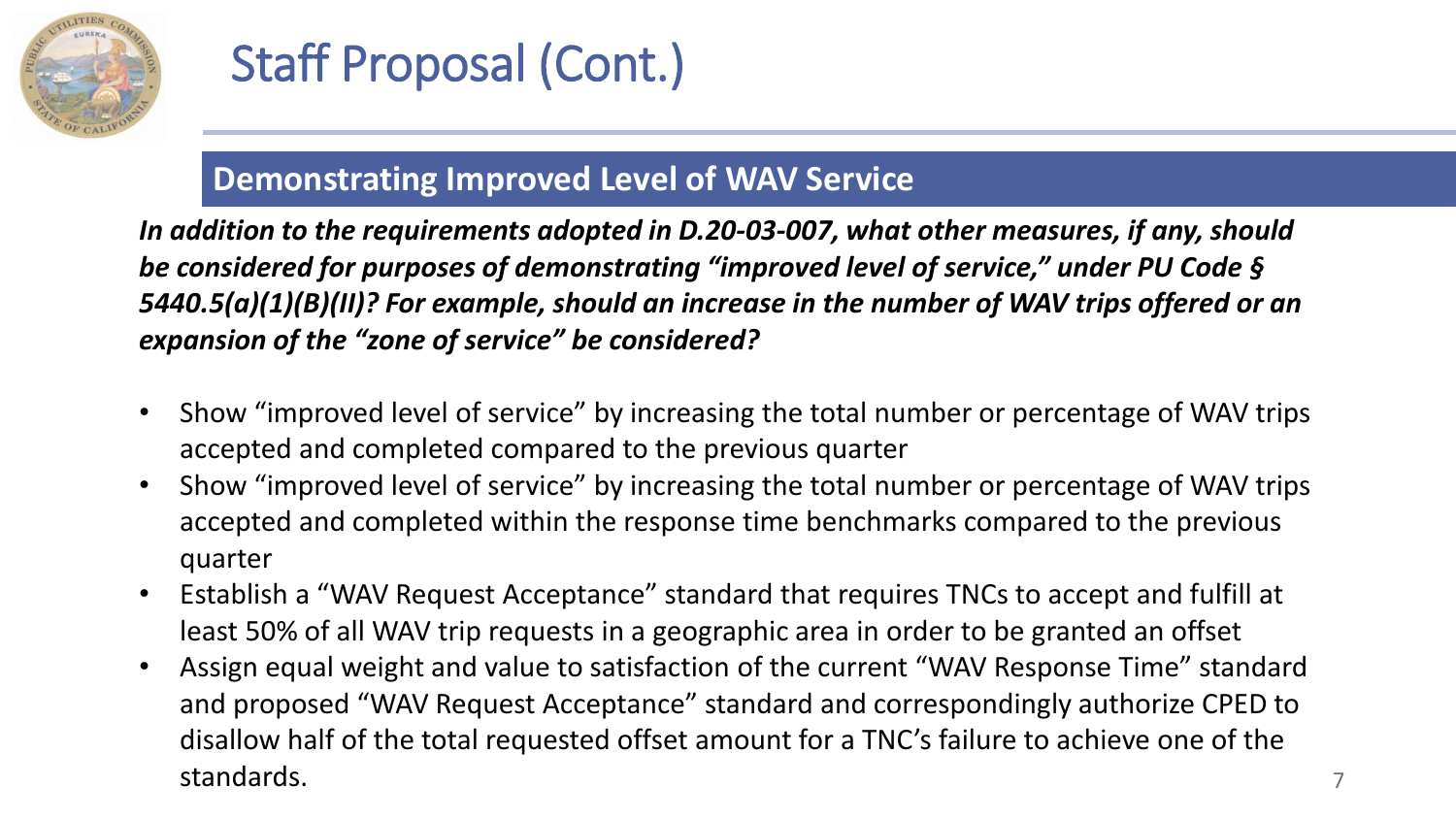

#### **On Demand Transportation**

*How should "on-demand transportation" be defined for purposes of selecting on-demand transportation programs or partnerships? What other limitations, if any, should the Commission impose on what entity qualifies as an "access provider"?*

- Pub. Util. Code § 5431.5(a) defines "access provider" as "*an organization or entity that directly provides, or contracts with a separate organization to provide, on-demand transportation to meet the needs of persons with disabilities.*"
- "On-demand transportation" should be defined as WAV transportation that can be requested and fulfilled within 24 hours.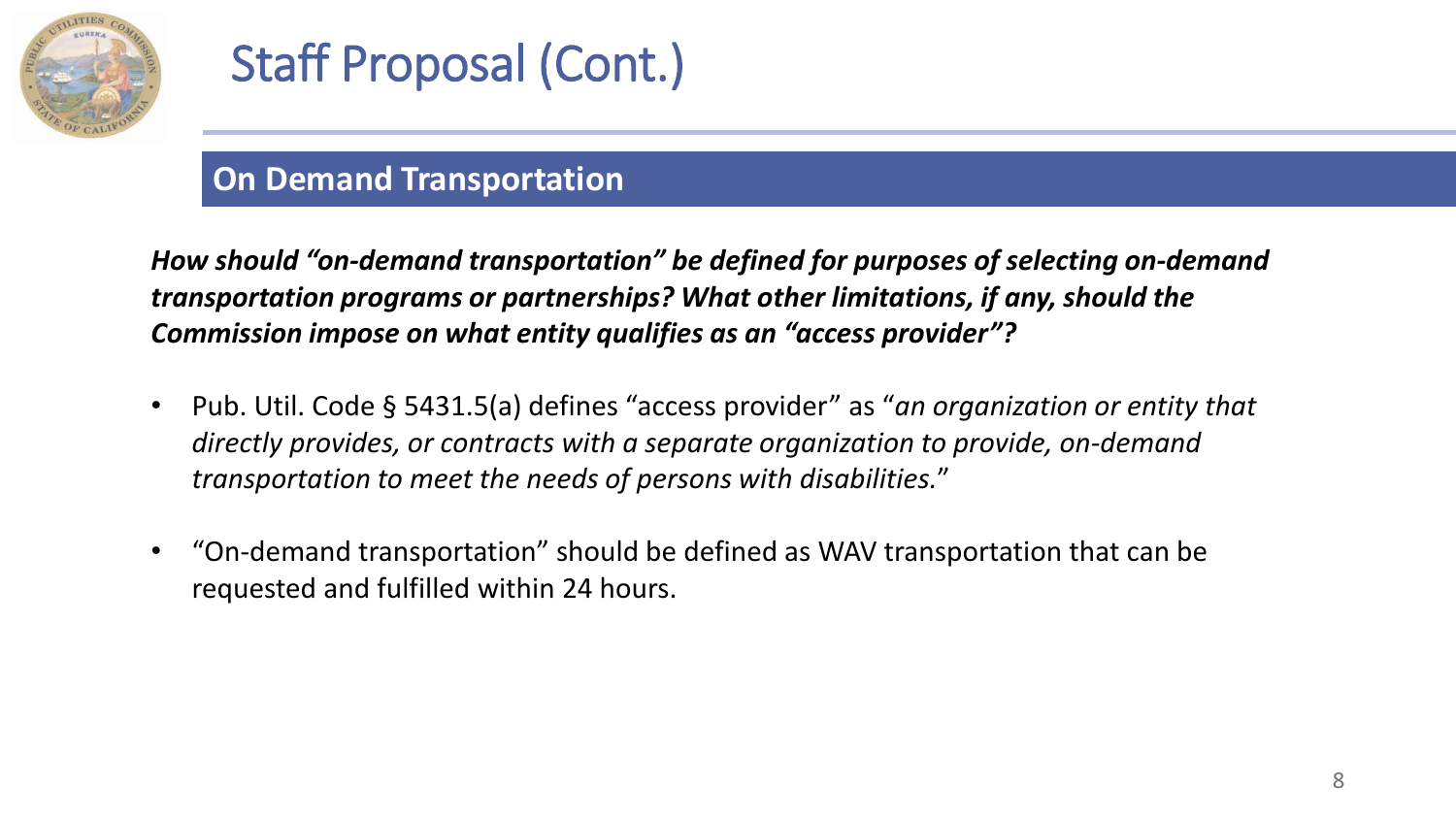

#### **TNCs as Access Providers**

*In light of TNC's allowance to reduce their own remittances to the Access Fund, should TNCs also be allowed to apply as "access providers" to request additional moneys? Under what circumstances should TNCs be allowed to do so? What condition should they have to satisfy?*

- TNCs should be allowed to apply as access providers in geographic areas where they have satisfied criteria for Exemption.
- Commission should evaluate TNC's applications as an alternative to transferring the money instead to the AFAs for disbursement to access providers.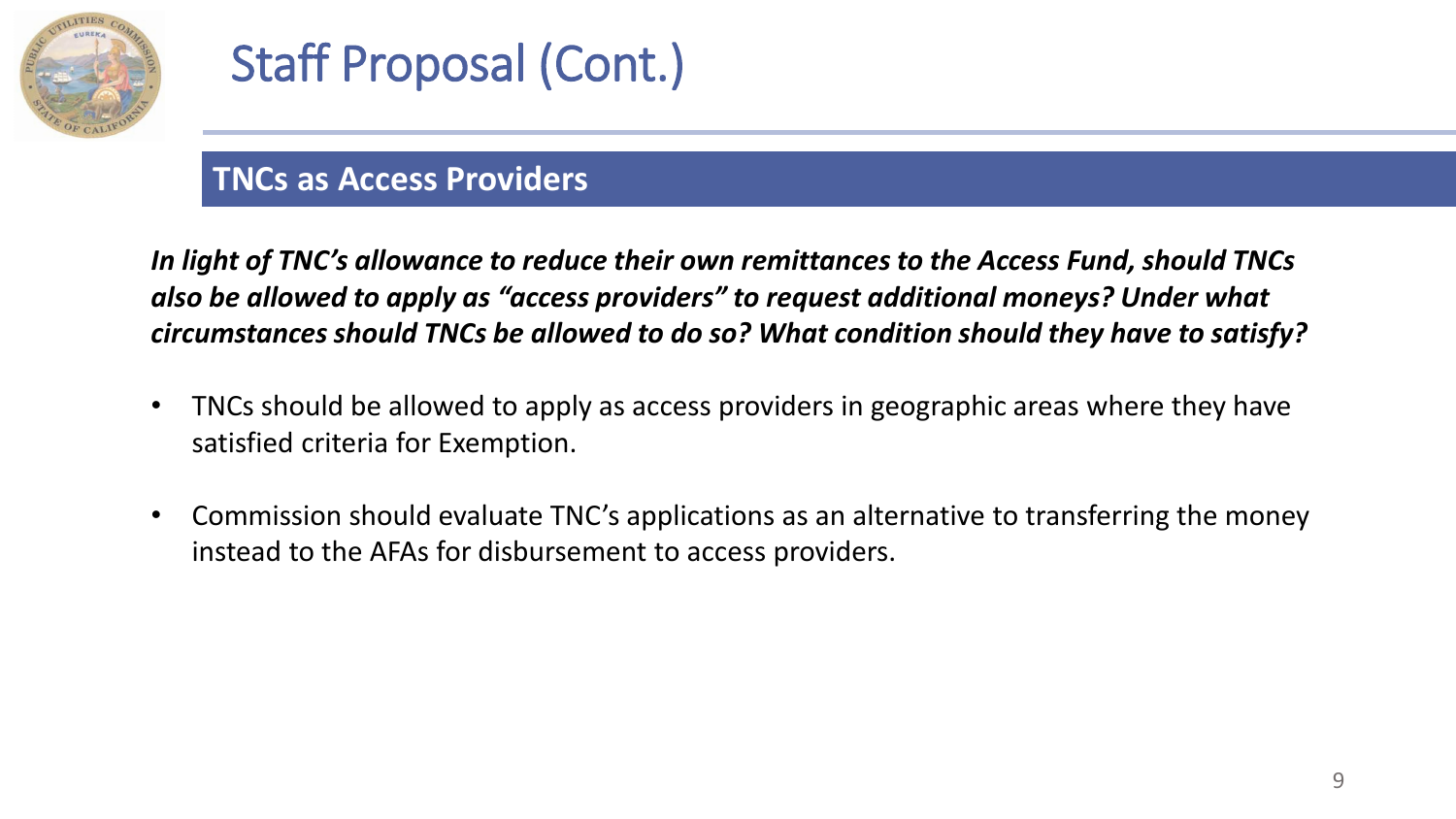

#### **Local Access Fund Administrator**

*Should the Commission prescribe what purposes moneys disbursed to access providers can be used for, such as maintenance and fuel costs, vehicle purchase and retrofitting costs, driver training, and time involved in providing wheelchair accessible trips?*

• Does not propose further prescribing what purpose moneys disbursed by AFAs to access providers can be used for.

*What additional application requirements should the Commission adopt for access providers, if any? Note that any proposed access provider selection criteria may also be considered as additional criteria for TNC Offset Requests and Exemption Requests.*

• Does not recommend any additional application requirements at this time.

#### *Should access providers that receive Access Fund funding be required to be available for chartering through TNC apps?*

• Does not recommend requiring access providers to be available for chartering through TNC apps.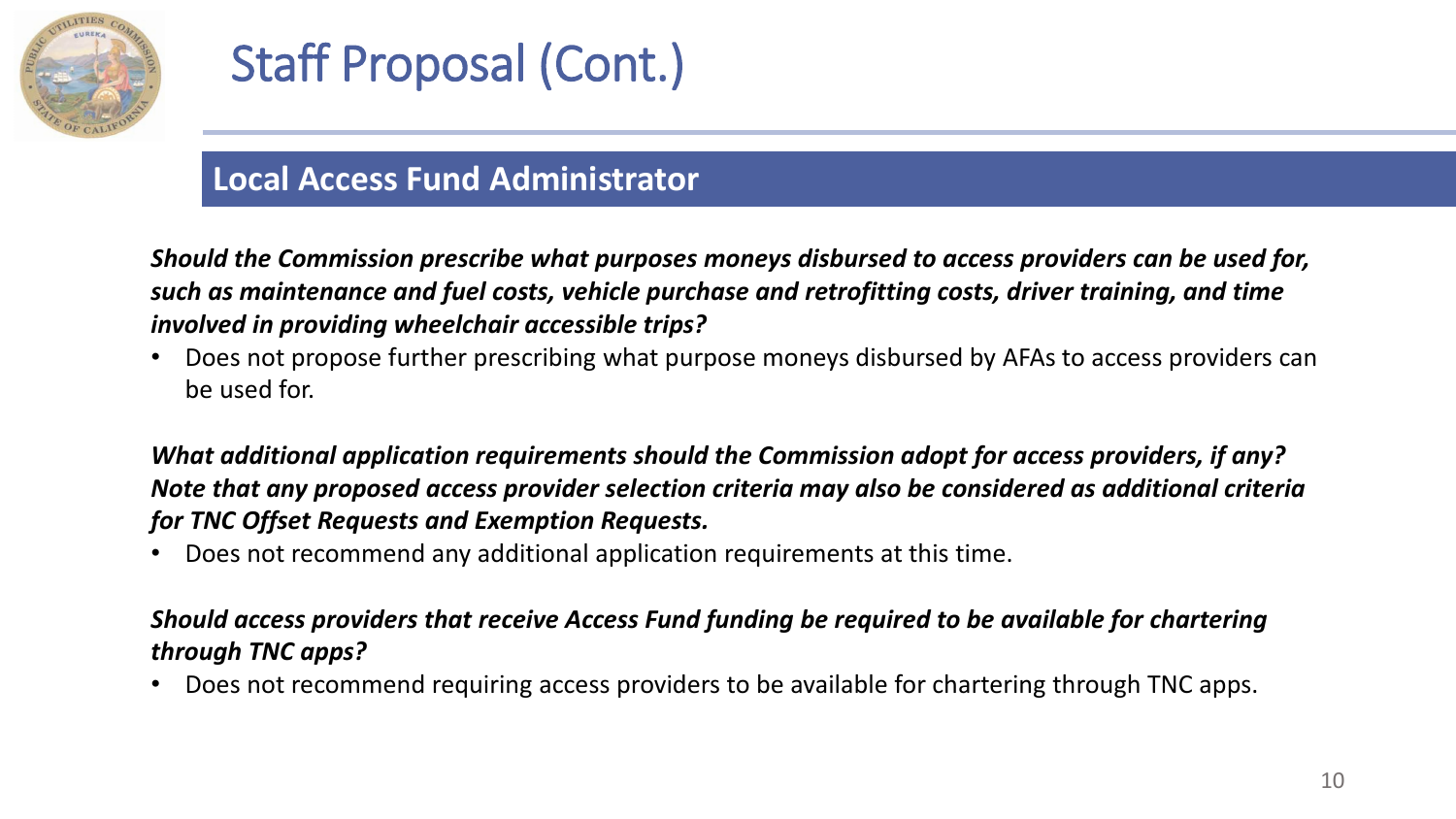

#### **Local Access Fund Administrator (Cont.)**

*Should a minimum or maximum amount of funding be disbursed to an access provider in response to an application?*

• Require that at least \$100,000 in combined total from all geographic areas within its jurisdiction, be available in the Access Fund prior to being transferred.

#### *What is an appropriate method or formula for compensating Access Fund Administrators (AFAs)?*

• Limit administrative costs to 15% of the total amount awarded each year similar to other Commission funding programs including the California Advanced Service Fund (CASF).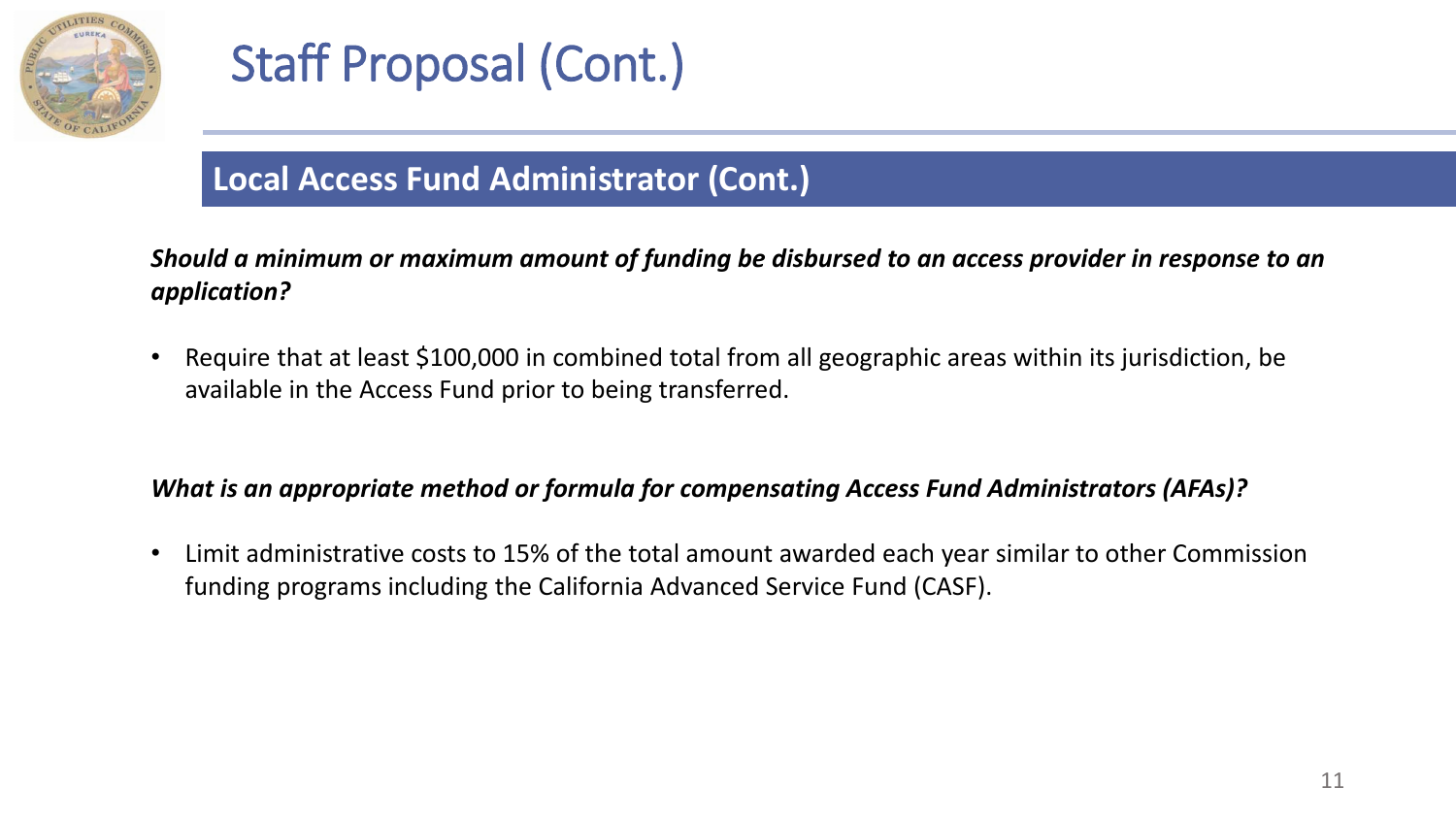

#### **Statewide Fund Administrator**

*For administration of the Access Fund by the statewide AFA, what qualifying expenses should be established for access providers, if any, that are not otherwise served by a local AFA? How should differences in geographic areas be considered and incorporated into the statewide program available in the absence of a local AFA?*

- Premature for the Commission to establish any qualifying expenses for access providers that are not otherwise served by a local AFA before it is determined if the state may need to perform the AFA role.
- To expand the responsibilities assigned to the AFA, the Commission to adopt a public coordination process

#### Public Coordination Process

- Consult on following issues: needs for service to persons with disabilities in the geographic areas, community WAV supply and demand, concerns of the service, and the characteristics of the WAV program that the SAFA should develop
- Coordinating and soliciting comments with MPO and RTPA on the proposed program
- Providing a means for continuing public participation in program development and operation
- 12 • Ensuring its WAV program(s) address at a minimum, number of WAVs in operation, outreach, vehicle safety and WAV driver training, passenger eligibility, response times, fares, service area, hours and days of service, and complaints.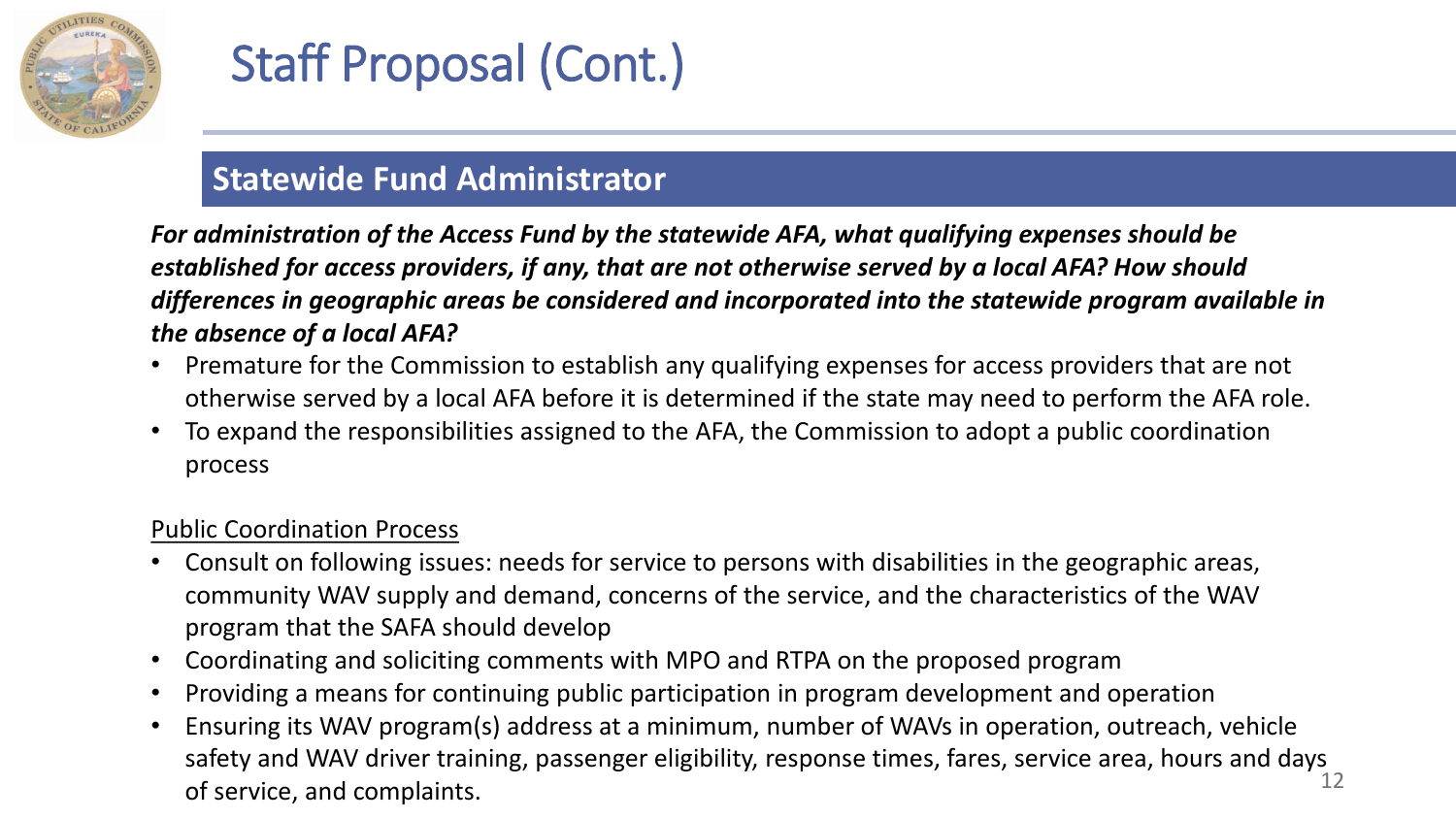

#### **Statewide Fund Administrator (Cont.)**

*Should the Commission directly grant funding to transportation carriers that it does not regulate (e.g., taxicab companies or entities that exclusively provide non-emergency medical transportation)?*

- Commission should limit funding similarly to entities it regulates.
- Give CPED the authority to grant or deny applications from access providers be granted or denied by staff action.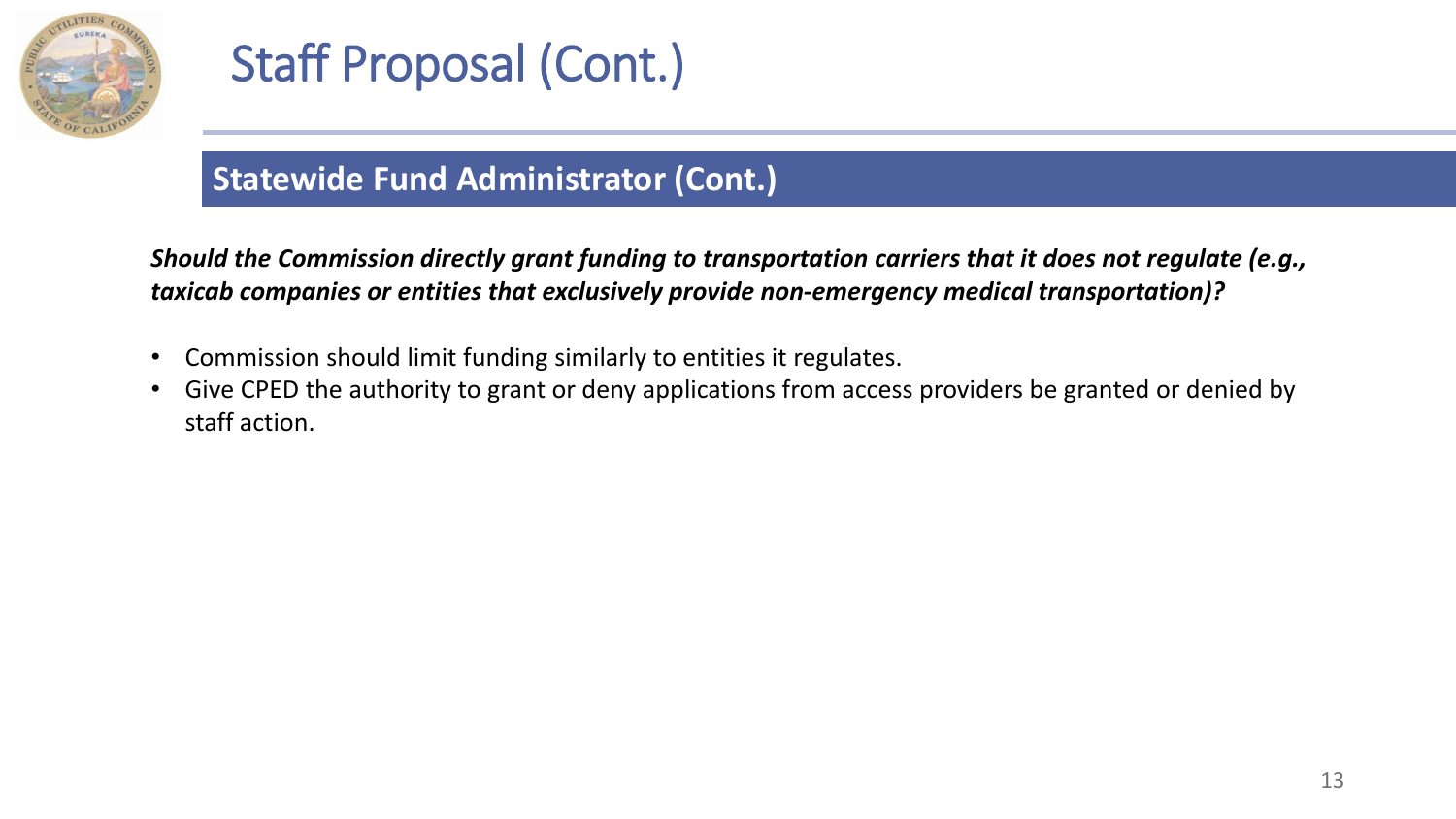

#### **WAV Inspection and Driver Training**

*Should the Commission add WAV inspection and driving training requirements to the requirements to obtain a TNC permit? What inspection and training requirements should the Commission adopt?*

- To require TNCs to certify that wheelchair accessible vehicle (WAV) drivers operating on their onlineenabled application or platform have completed WAV driver training within the past three years, which should include: sensitivity training, passenger assistance techniques, accessibility equipment use, doorto-door service, and safety procedures;
- To require TNCs to require WAV drivers operating on a TNC's application or platform to receive training on transporting people with disabilities at least every three years
- To require TNCs to certify that all WAVs operating on their platforms have been inspected and approved to conform with the Americans with Disabilities Act Accessibility Specifications for Transportation Vehicles within the past year
- To require the existing annual "19-point" vehicle safety inspection for a WAV operating on a TNC's platform to include a WAV's adaptive equipment
- To require TNCs to retain and be able to produce evidence of WAV driver training and vehicle safety inspections to support their certifications for any WAV drivers or WAV operating on their platform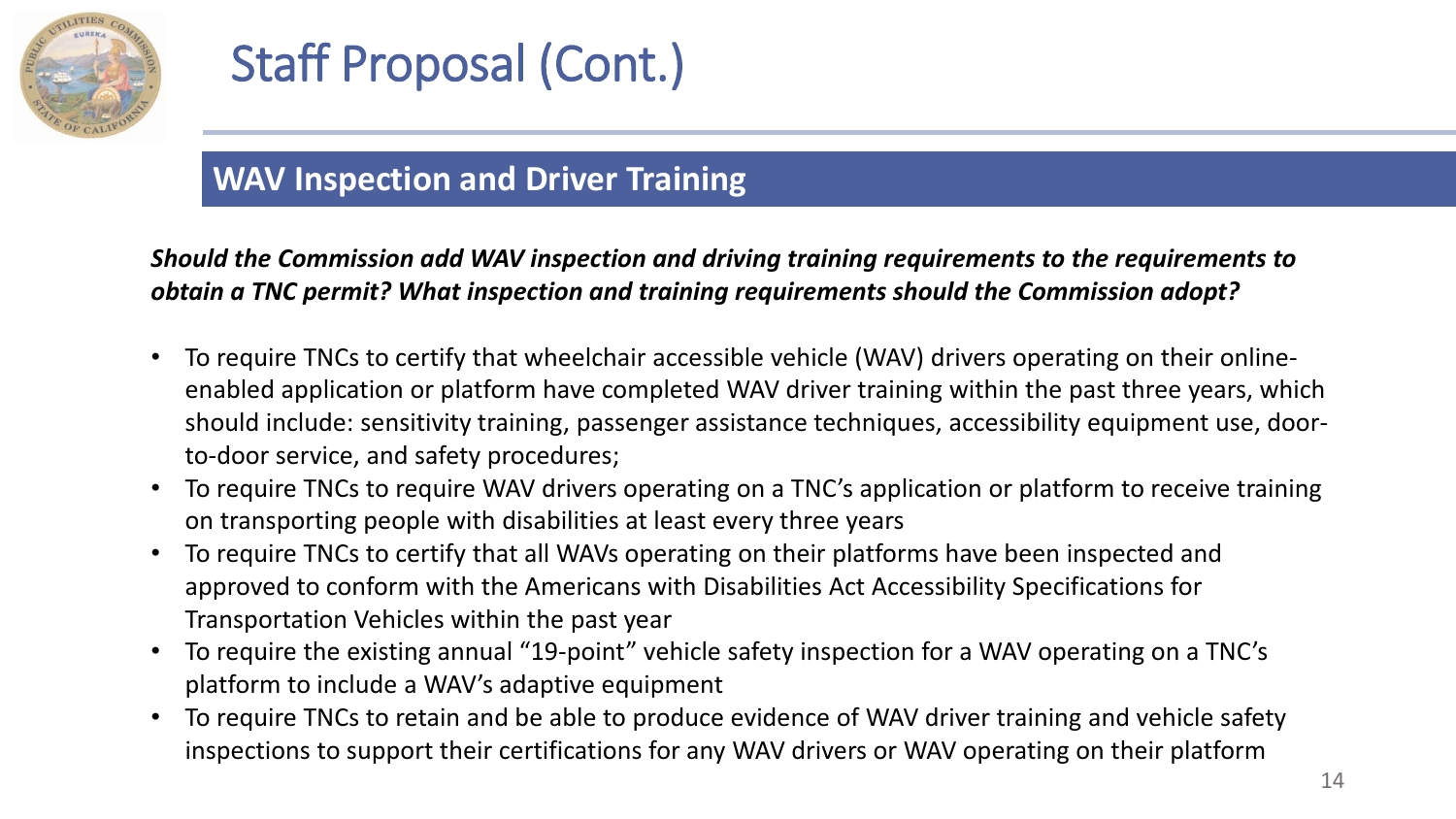

# Presentations from Parties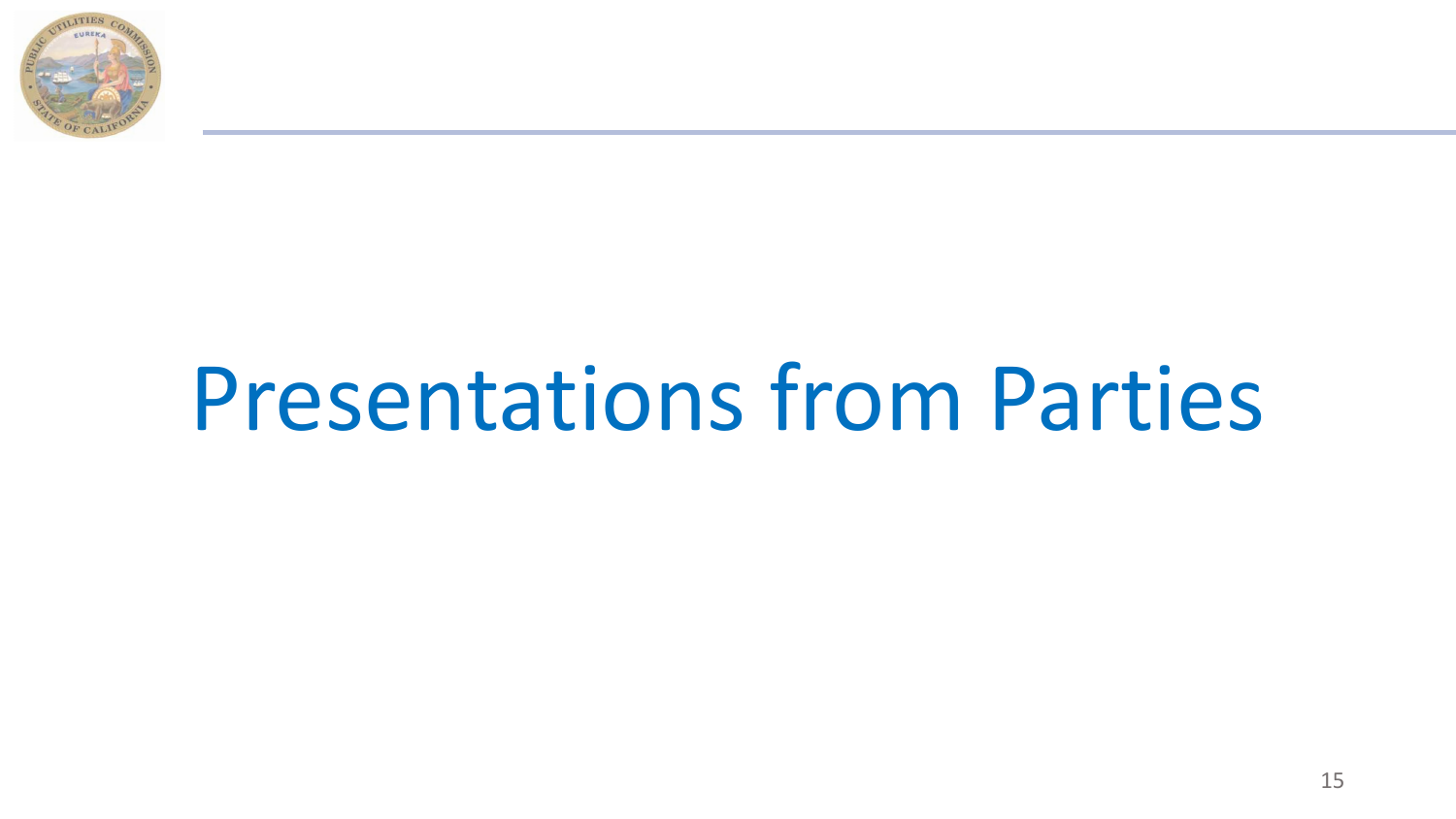

# Questions / Comments on Proposals

- **Staff will use the "raise hand" feature to field questions and comments.**
- **The "raise hand" icon is located by clicking on the Participant icon.**
- **Staff will monitor the raise hand feature and will unmute the individual selected.**
- **When called upon, please identify the organization you are affiliated with.**
- **Please "lower hand" when finished.**
- **If you are unable to use the "raise hand" feature, you may type the questions/comments in the chat box.**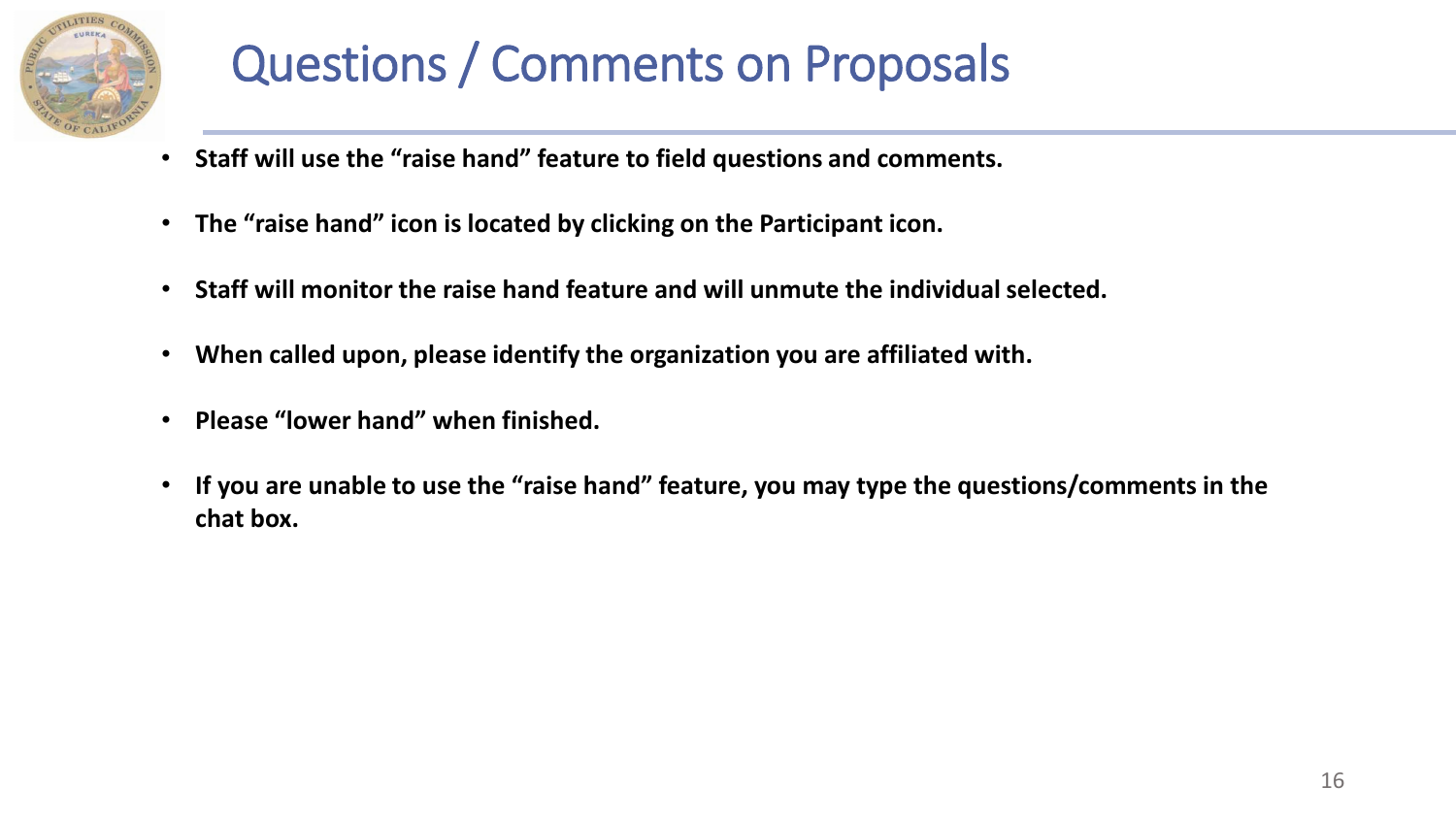

# Lunch Break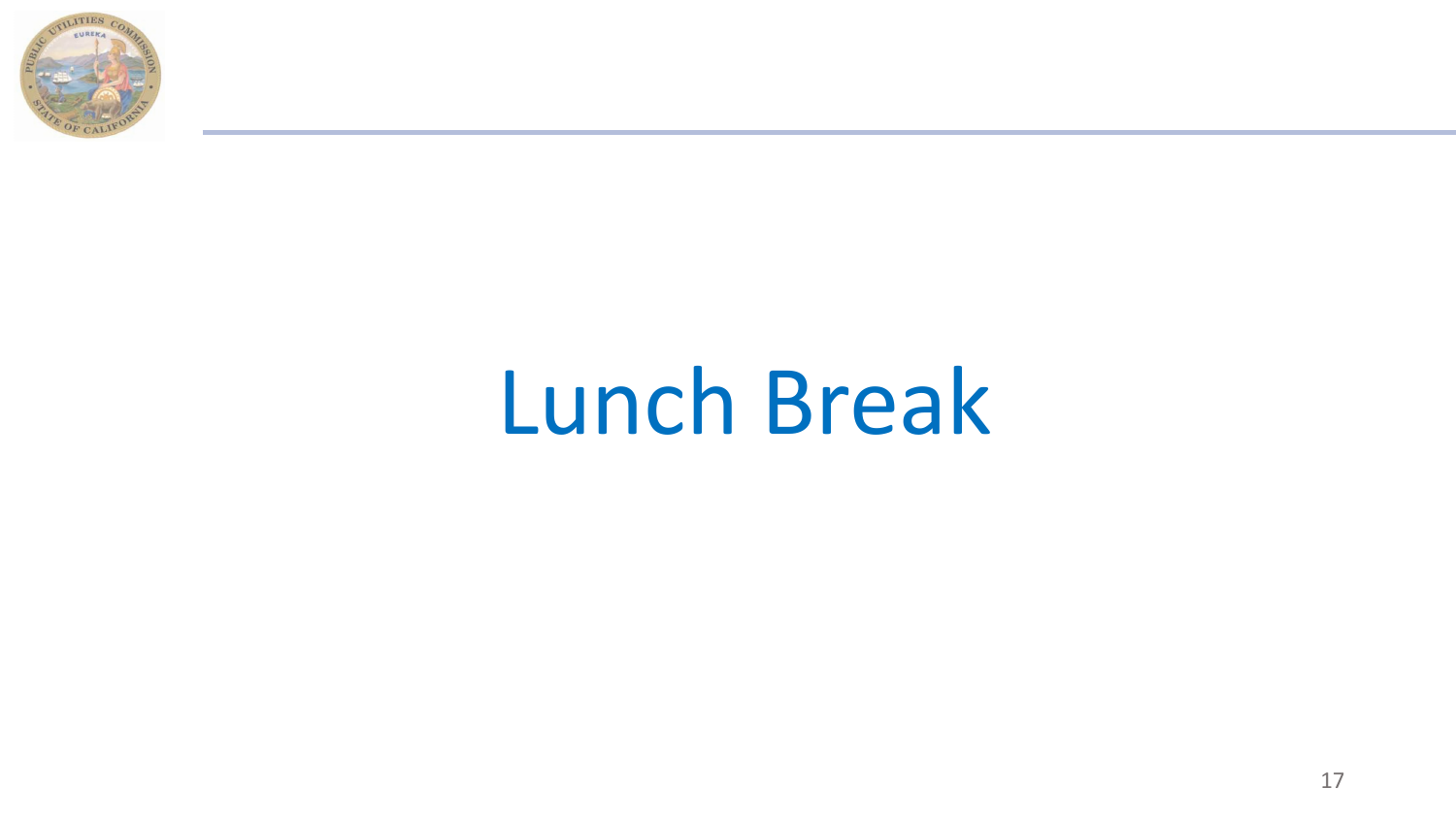

## Open Comment

- **Staff will use the "raise hand" feature to field questions and comments.**
- **The "raise hand" icon is located by clicking on the Participant icon.**
- **Staff will monitor the raise hand feature and will unmute the individual selected.**
- **When called upon, please identify the organization you are affiliated with.**
- **Please "lower hand" when finished.**
- **If you are unable to use the "raise hand" feature, you may type the questions/comments in the chat box.**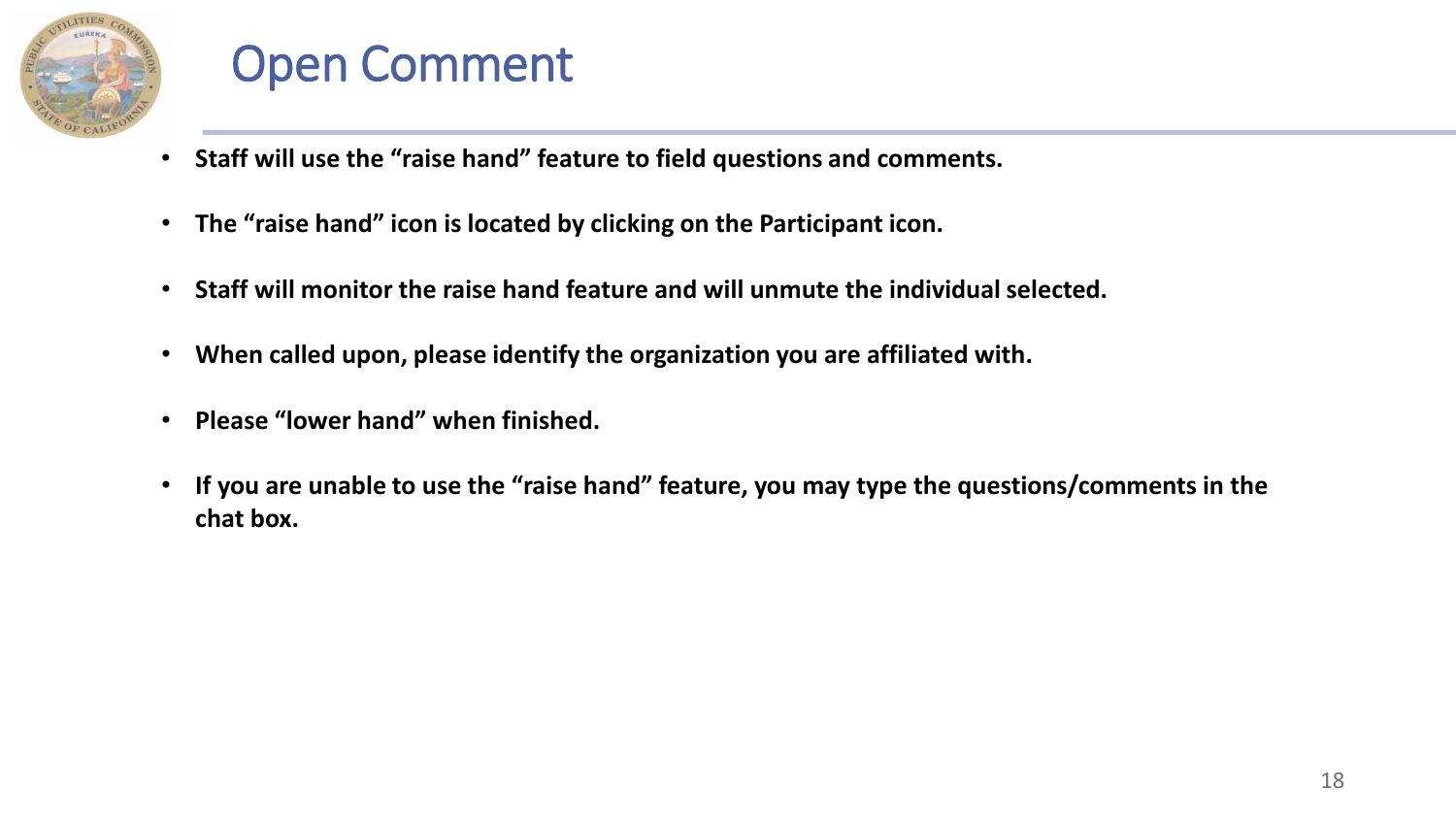

#### **TNCs Offset Requirements**

- *Should qualifying expenses be limited to the "incremental costs" of providing wheelchair accessible vehicle (WAV) service? What method should the Commission use to calculate "incremental costs"?*
- *What other measures, if any, should be considered for purposes of demonstrating "improved level of service," under Pub. Util. Code § 5440.5(a)(1)(B)(II)? For example, should an increase in the number of WAV trips offered or an expansion of the "zone of service" be considered?*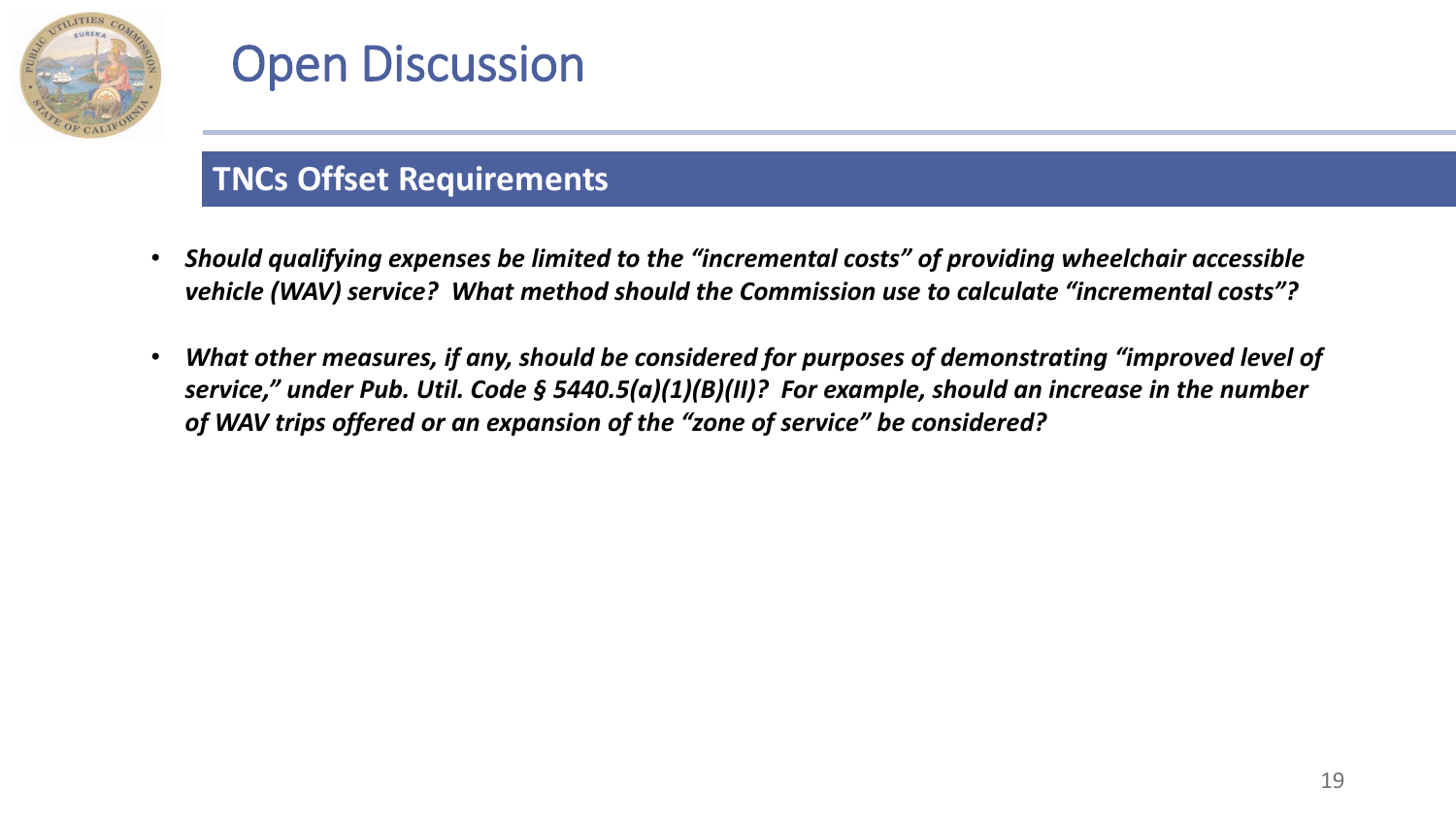

#### **Access Fund Disbursements**

- *Should a minimum or maximum amount of funding be disbursed to an access provider in response to an application?*
- *Should the Commission prescribe what purposes moneys disbursed to access providers can be used for, such as maintenance and fuel costs, vehicle purchase and retrofitting costs, driver training, and time involved in providing wheelchair accessible trips?*
- *Should the Commission directly grant funding to transportation carriers that it does not regulate (e.g., taxicab companies or entities that exclusively provide non-emergency medical transportation)?*
- *Should access providers that receive Access Fund funding be required to be available for chartering through TNC apps?*
- *How should applications from access providers be granted or denied (e.g., via Commission resolution or by staff action)?*
- *How should "on demand transportation" be defined for purposes of selecting on-demand transportation programs or partnerships? What other limitations, if any, should the Commission impose on what entity qualifies as an "access provider"?*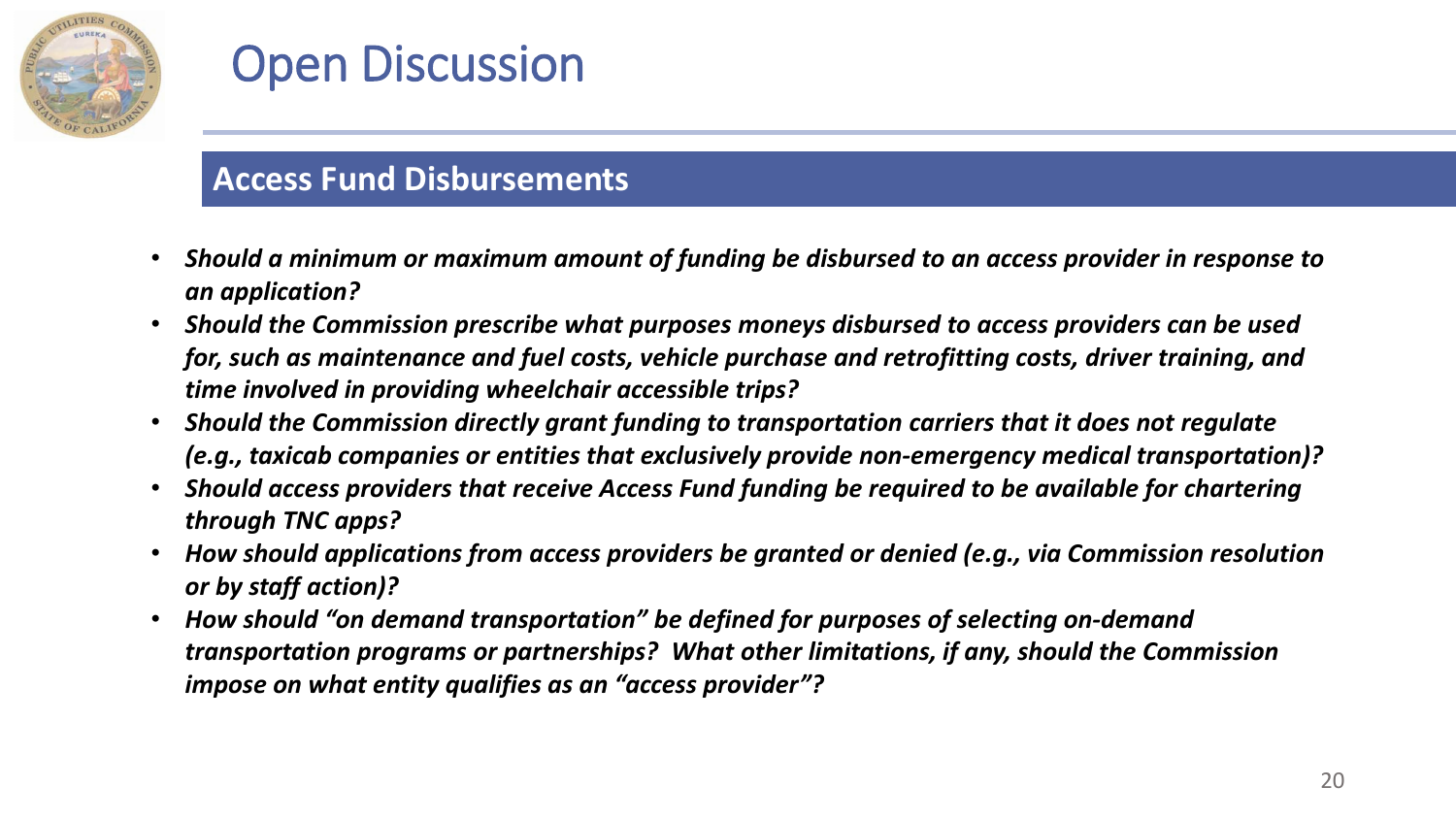

#### **Access Fund Disbursements (Cont.)**

- *In light of TNCs' allowance to reduce their own remittances to the Access Fund, should TNCs also be allowed to apply as "access providers" to request additional moneys? Under what circumstances should TNCs be allowed to do so? What conditions should they have to satisfy?*
- *Should the Commission establish separate qualifying standards for TNCs according to distinguishing criteria such as the number of trips provided in geographic area (e.g., a million or more rides per quarter) or other criteria?*
- *What additional application requirements should the Commission adopt for access providers, if any? Note that any proposed access provider selection criteria may also be considered as additional criteria for TNC Offset Requests and Exemption Requests.*
- *What is an appropriate method or formula for compensating Access Fund Administrators (AFAs)?*
- *For administration of the Access Fund by the statewide AFA, what qualifying expenses should be established for access providers, if any, that are not otherwise served by a local AFA? How should differences in geographic areas be considered and incorporated into the statewide program available in the absence of a local AFA?*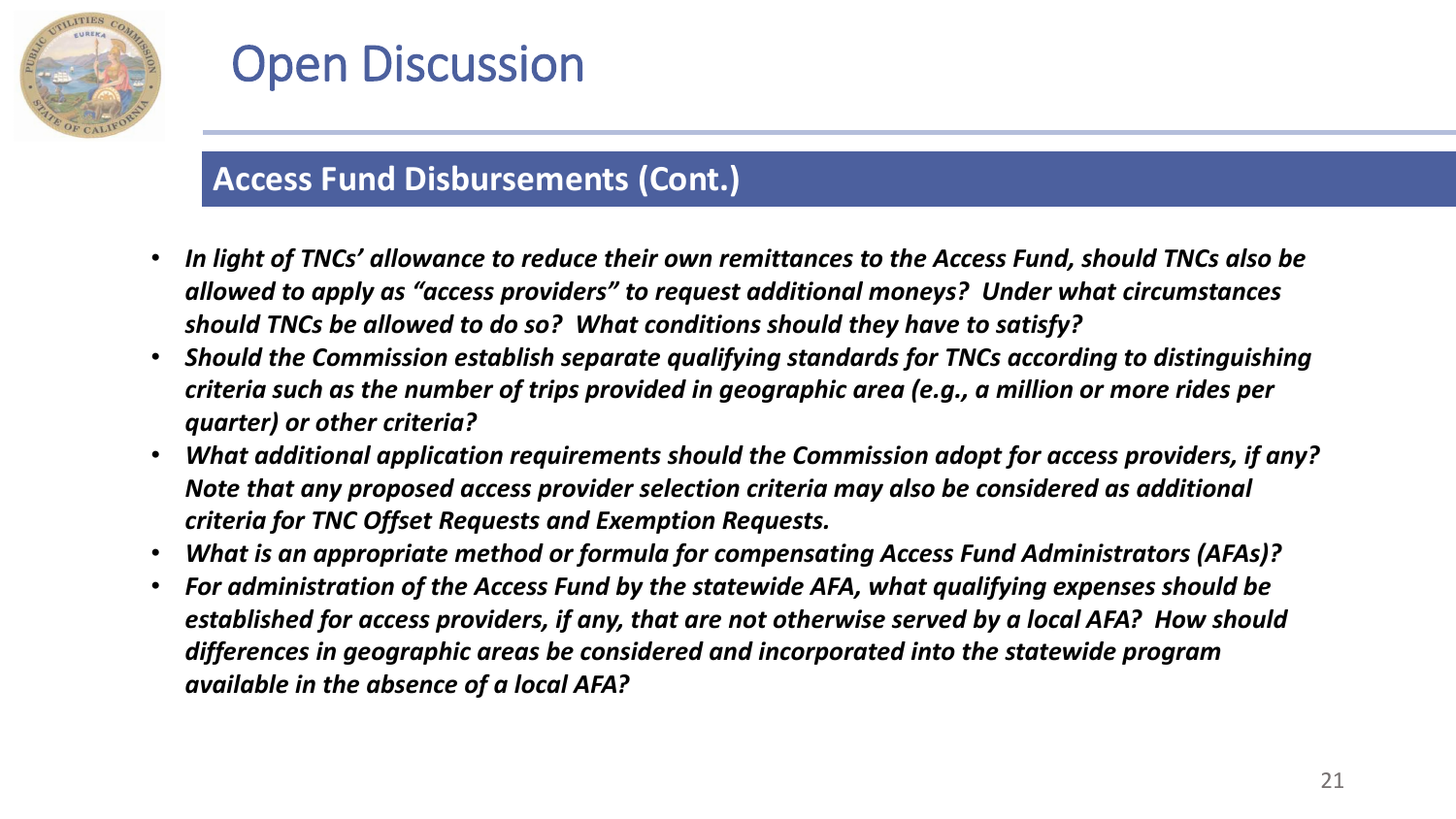

#### **Reporting Requirements**

- *How should yearly benchmarks be established for TNCs and access providers to meet to ensure WAV users receive continuously improved, reliable, and available service? How should the benchmarks be used? In what form should TNCs and access providers submit such reports to the Commission, and should the reports be publicly available?*
- *What information should be included in the report to the Legislature on compliance with the program and the effectiveness of on-demand transportation programs and partnerships funded by the program?*
- *What additional reporting requirements, if any, should the Commission adopt for access providers and TNCs?*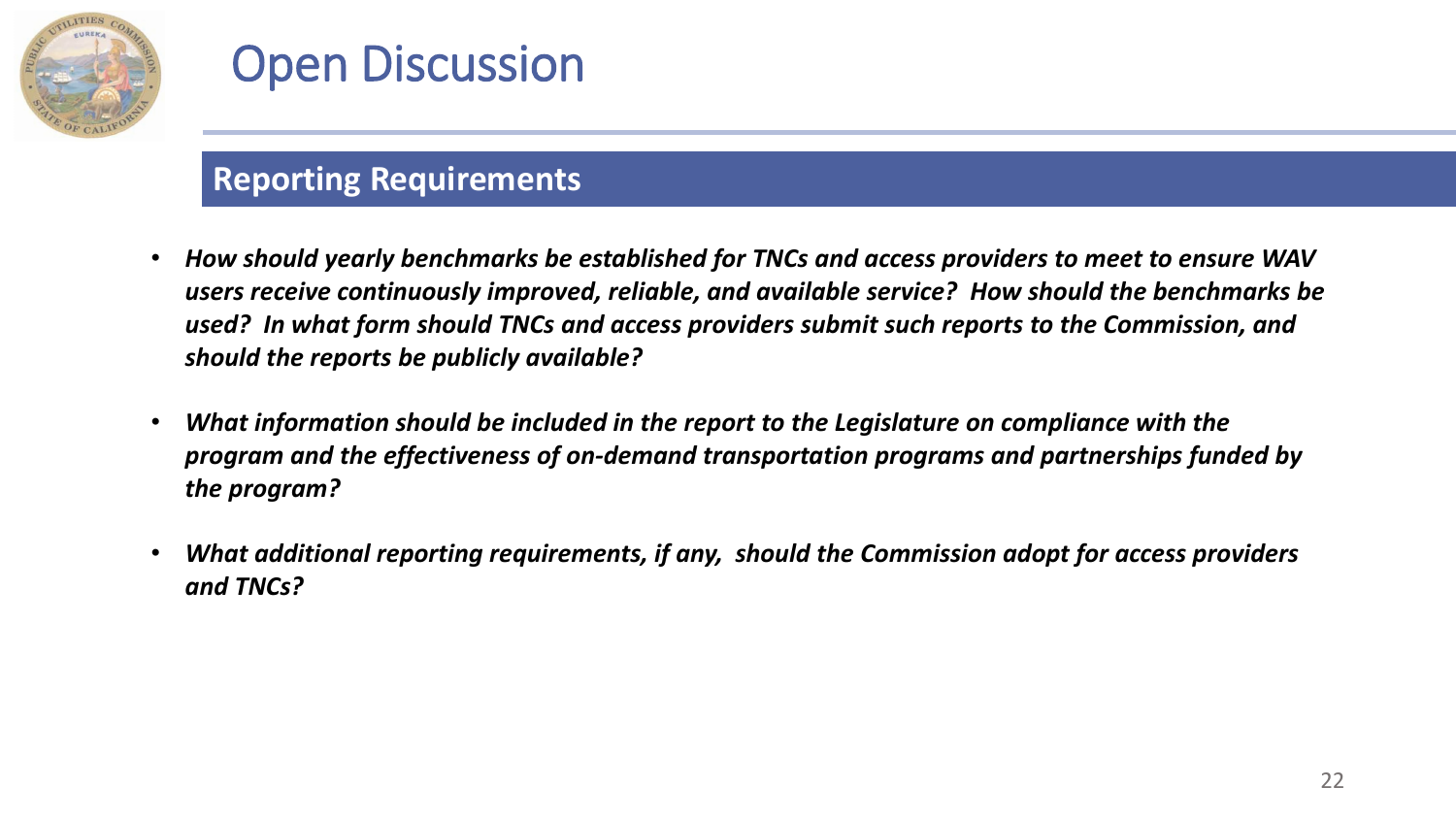

#### **Advice Letter**

• *General Order 96-B, Rule 7.5.2 provides a 120-day suspension period of an Advice Letter if the Industry Division does not reach a disposition during the initial 30-day review period. For purposes of TNC Offset and Exemption Requests, should the Commission modify this rule and if so, how?*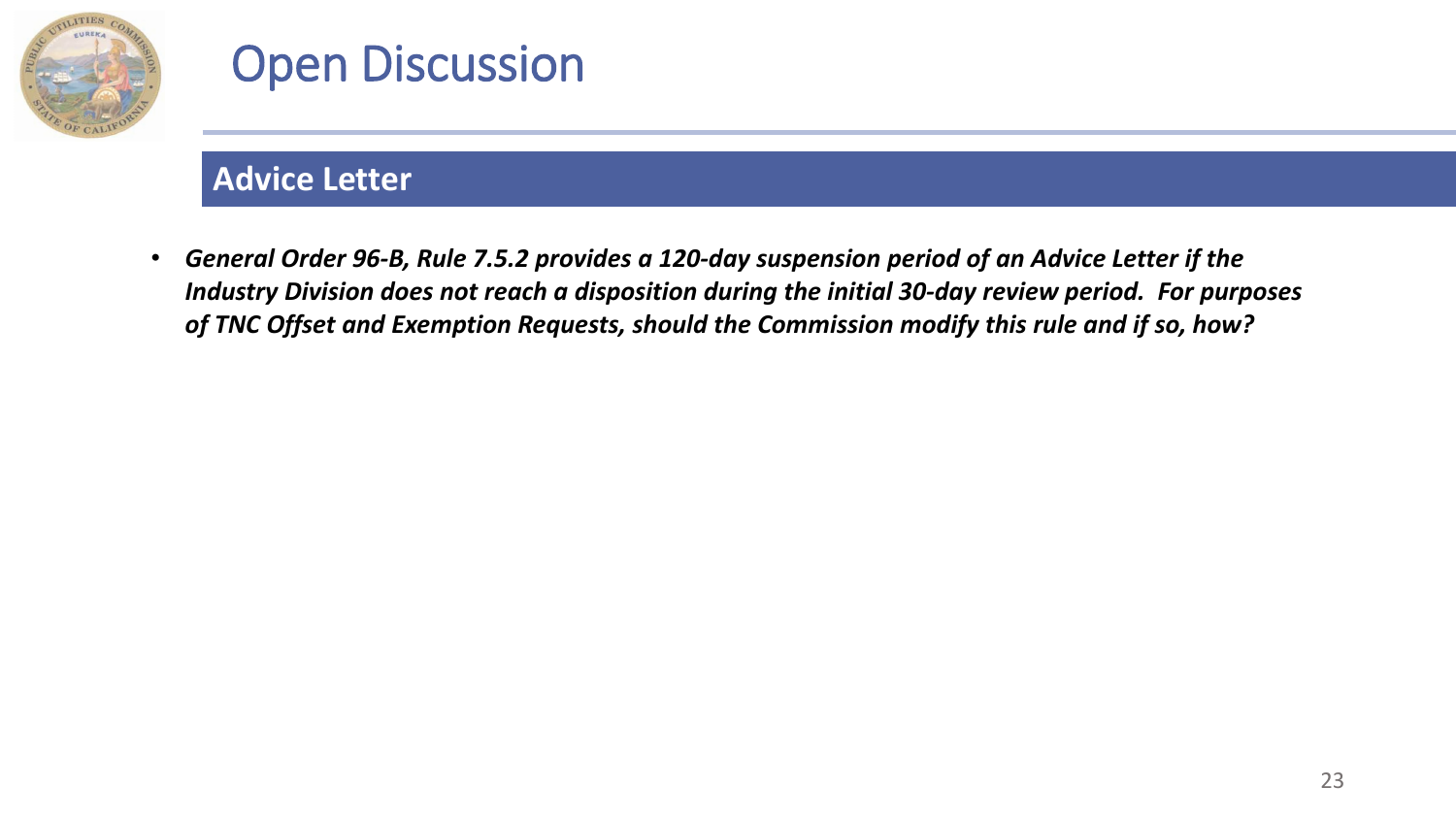

#### **Intervenor Compensation**

- *Does the phrase "existing funds collected from TNCs pursuant to [Pub. Util. Code] Section 421" require clarification?*
- *Is Commission action needed on the meaning of "advocates for accessible transportation" or "representatives of a group whose membership uses accessible transportation" for the purpose of distributing intervenor compensation?*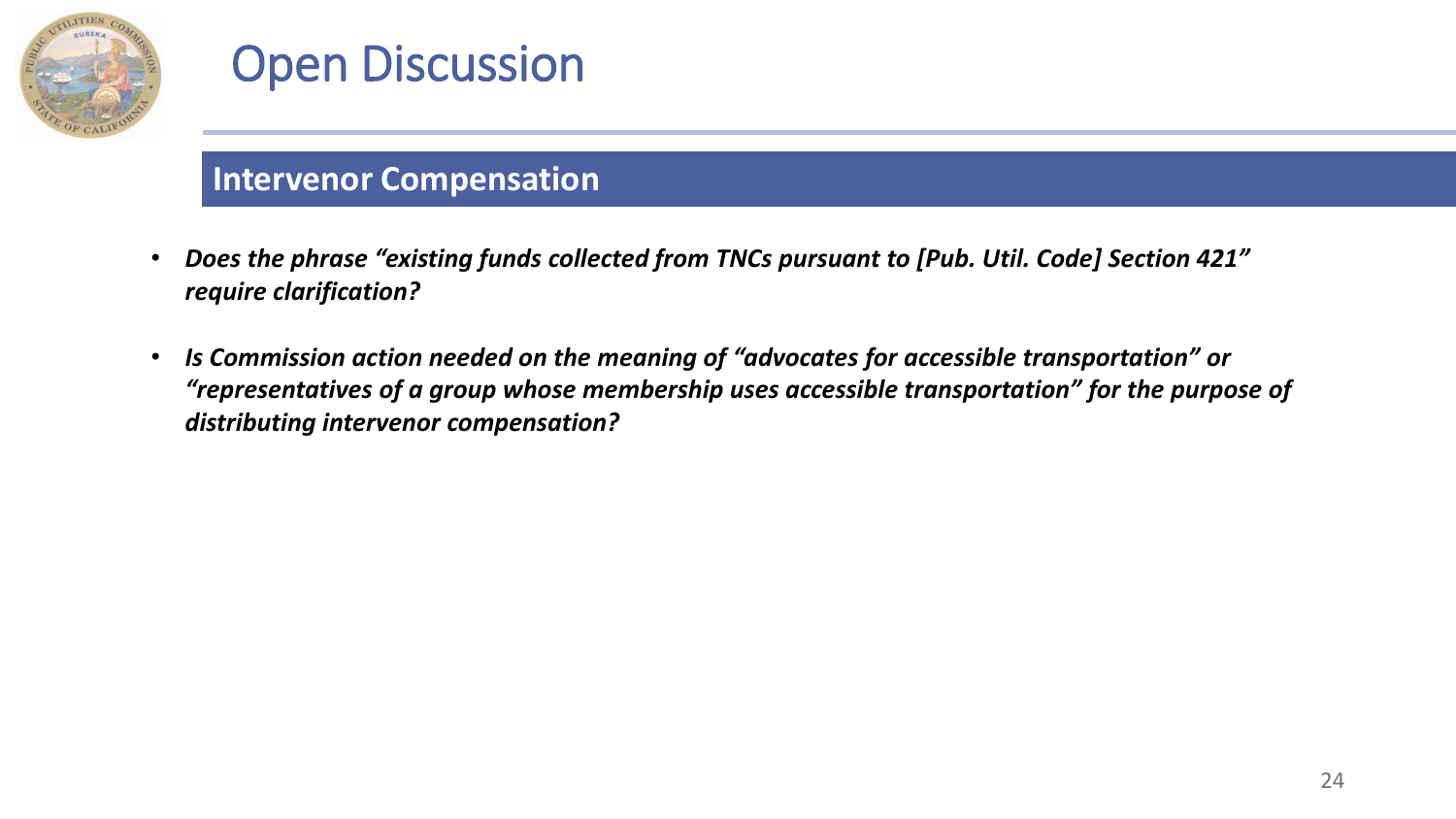

#### **Additional TNC Accessibility Issues**

- *What additional issues, if any, should be addressed related to the accessibility needs of persons with disabilities who do not require WAVs, including but not limited to, the needs of persons with hearing and vision impairments, persons who require the assistance of service animals, and/or ambulatory persons with disabilities?*
- *Should changes to TNCs' online-enabled applications or platforms be required to improve services for persons with disabilities?*
- *Should TNCs be required to accept transportation subsidies in the form of substitutes for legal tender (i.e., voucher or scrip), issued by governmental entities for WAV trips and other trips requested by persons with disabilities?*
- *Should a "Symbol of Access" be used by TNCs or access providers?*
- *Should the Commission add WAV inspection and driving training requirements to the requirements to obtain a TNC permit? What inspection and training requirements should the Commission adopt?*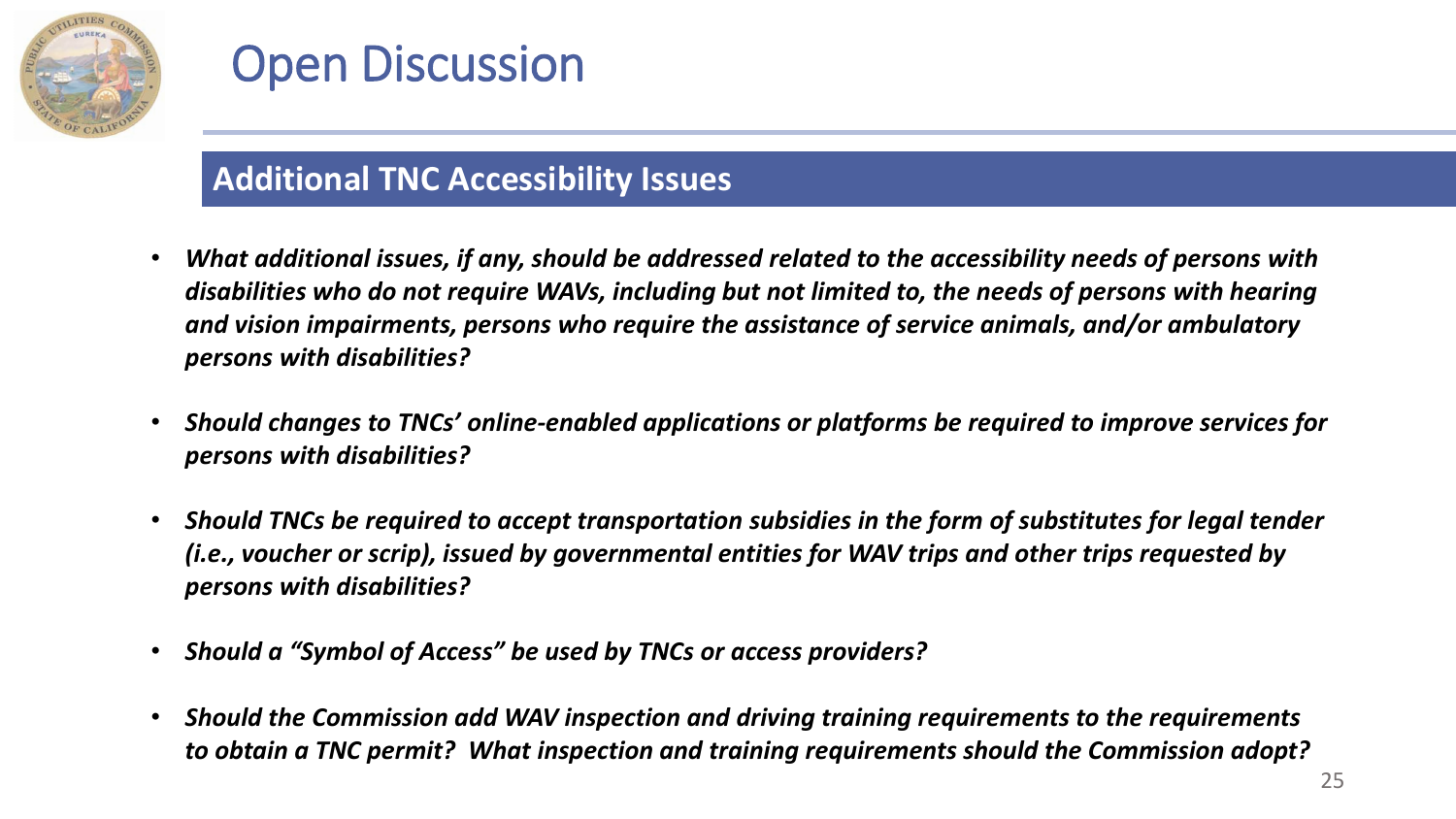

# Public Comments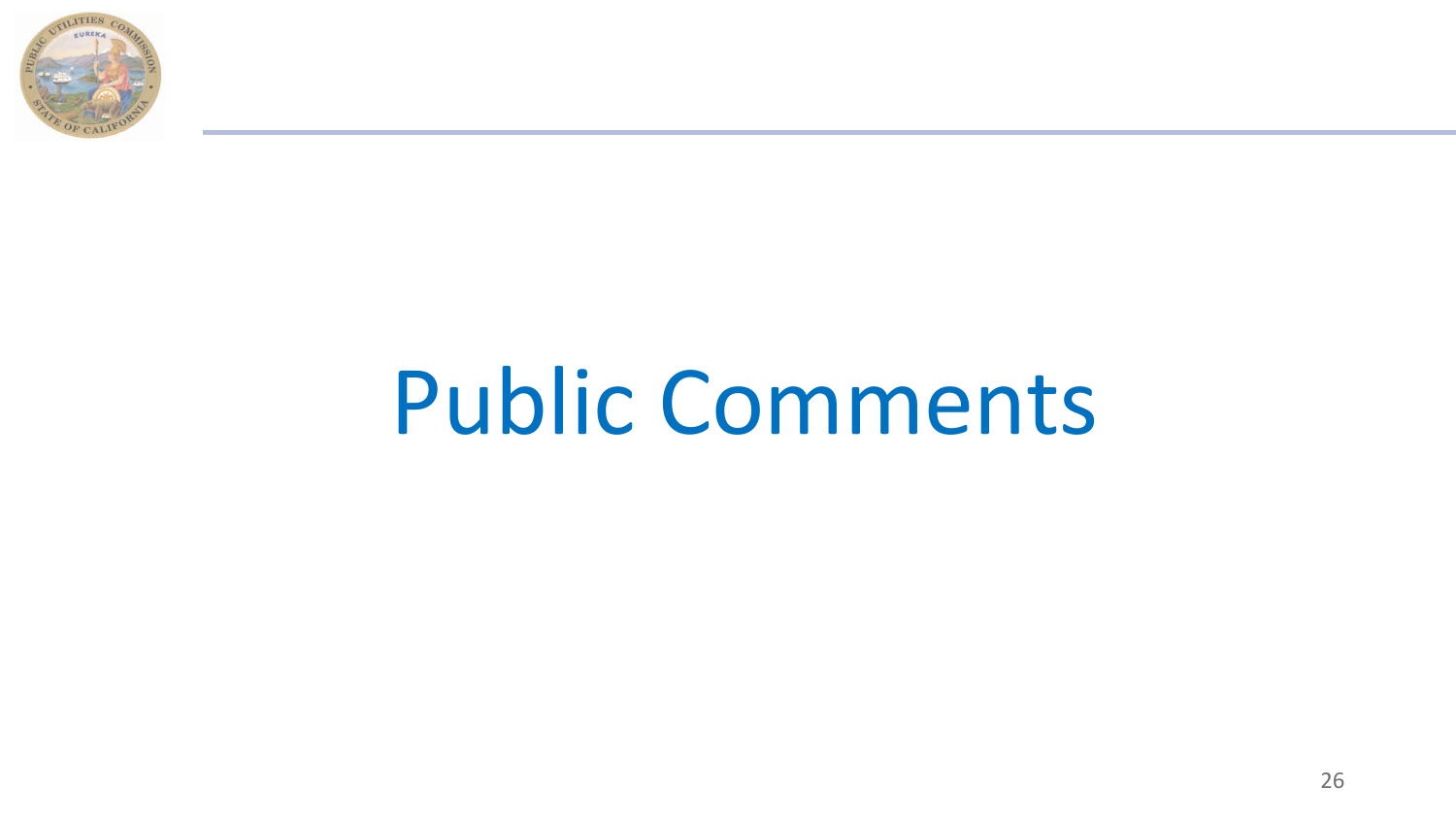

## Public Comment

- **Staff will use the "raise hand" feature to field questions and comments.**
- **The "raise hand" icon is located by clicking on the Participant icon.**
- **Staff will monitor the raise hand feature and will unmute the individual selected.**
- **When called upon, please identify the organization you are affiliated with.**
- **Please "lower hand" when finished.**
- **If you are unable to use the "raise hand" feature, you may type the questions/comments in the chat box.**